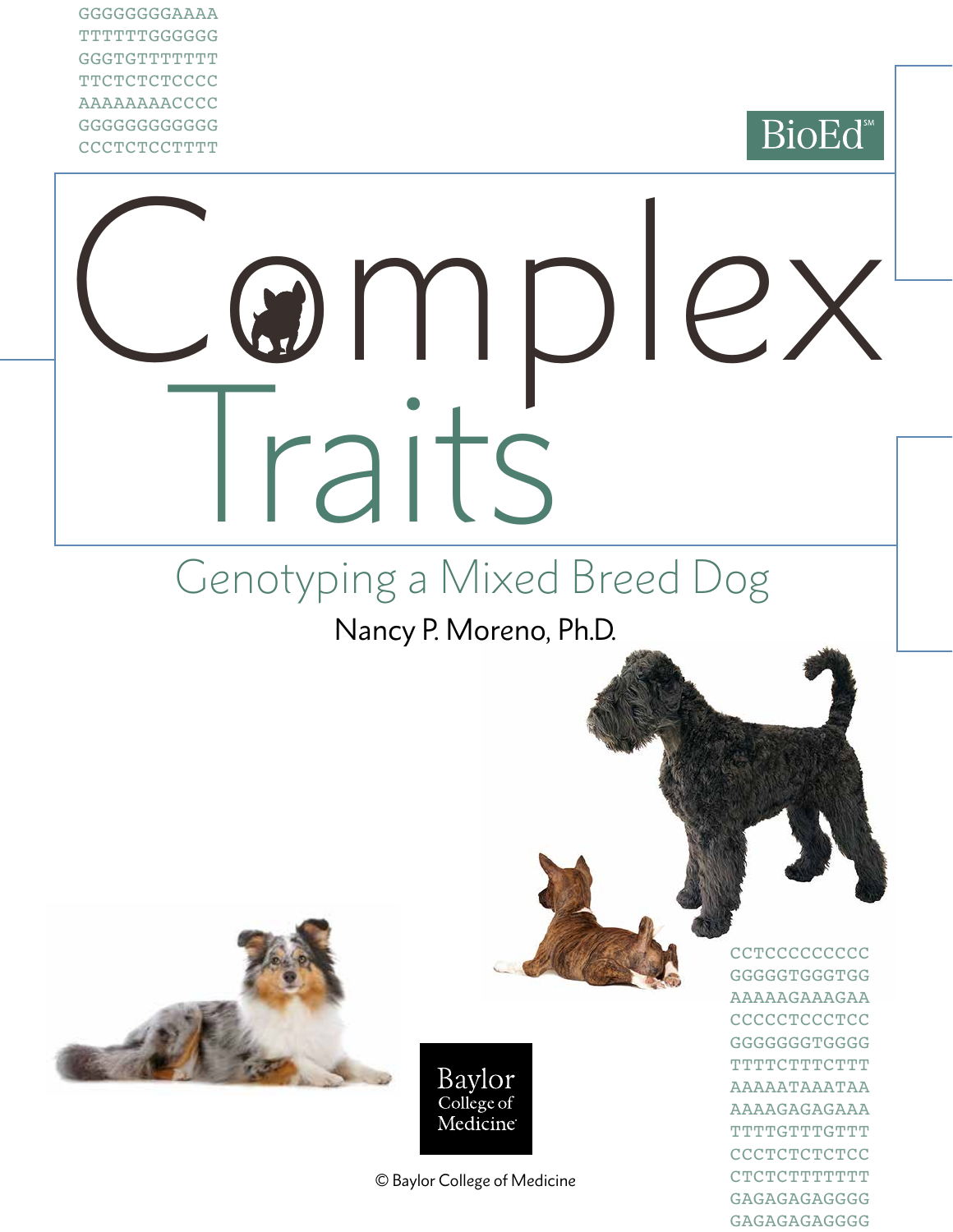© 2017 by Baylor College of Medicine. All rights reserved. Printed in the United States of America. ISBN: 978-1-944035-08-2

### BioEd<sup>\*\*</sup>

Teacher Resources from the Center for Educational Outreach at Baylor College of Medicine.

The mark "BioEd" is a service mark of Baylor College of Medicine.

Development of Complex Traits educational materials was supported, in part, by a grant from the Science Education Partnership Award Program Office of the Director, National Institutes of Health grant 5R25OD011134 (Principal Investigator, Nancy Moreno, Ph.D.). Activities described in this book are intended for middle school students under direct supervision of adults. The authors, Baylor College of Medicine and NSF cannot be held responsible for any accidents or injures that may result from conduct of the activities, from not specifically following directions, or from ignoring cautions contained in the text. The opinions, findings and conclusions expressed in this publication are solely those of the authors and do not necessarily reflect the views of BCM or the sponsoring agency.

No part of this book may be reproduced by any mechanical, photographic or electronic process, or in the form of an audio recording; nor may it be stored in a retrieval system, transmitted, or otherwise copied for public or private use without prior written permission of the publisher. Black-line masters reproduced for classroom use are excepted.

Cover photos: Basenji © Nikolai Tsvetko. Giant Schnauzer © Aleksey Tugolukov. Shetland sheepdog © Erik Lam.. Dog icons © Marina Zlochin; modified into silhouettes by M.S. Young. Licensed for use. All images used throughout this guide are original or licensed for use. Photographs, whether copyrighted or in the public domain, require contacting original sources to obtain permission to use images outside of this publication. The authors, contributors, and editorial staff have made every effort to contact copyright holders to obtain permission to reproduce copyrighted images. However, if any permissions have been inadvertently overlooked, the authors will be pleased to make all necessary and reasonable arrangements.

Author: Nancy P. Moreno, Ph.D. Editor: James P. Denk, M.A. Designer: Martha S. Young, B.F.A.

#### **ACKNOWLEDGMENTS**

This project at Baylor College of Medicine has benefited from the vision and expertise of scientists and educators in a wide range of specialties. Our heartfelt appreciation goes William A. Thomson, Ph.D., Professor and Director of the Center for Educational Outreach, and C. Michael Fordis, M.D., Senior Associate Dean and Director of the Center for Collaborative and Interactive Technologies at Baylor College of Medicine, who have lent their support and expertise to the project.

We are especially grateful to the many classroom teachers in the Houston area who participated in the field tests of these materials and provided invaluable feedback.

Baylor College of Medicine Center for Educational Outreach BAYLOR COLLEGE OF MEDICINE One Baylor Plaza, BCM411 Houston, Texas 77030 713-798-8200 | 800-798-8244 | [edoutreach@bcm.edu](mailto:edoutreach@bcm.edu) <www.bioedonline.org> | <www.bcm.edu/ceo>

#### **SOURCES**

We are grateful to the following individuals and institutions for generously providing us with permission to use their images and source materials in this publication.

- Pages 1-3: California Department of Fish and Wildlife. Distinguishing between Coyotes, Wolves and Dogs. Track patterns by Karen Converse. [https://www.](https://www.wildlife.ca.gov/Conservation/Mammals/Gray-Wolf/Identification) [wildlife.ca.gov/Conservation/Mammals/Gray-Wolf/](https://www.wildlife.ca.gov/Conservation/Mammals/Gray-Wolf/Identification) **[Identification](https://www.wildlife.ca.gov/Conservation/Mammals/Gray-Wolf/Identification)**
- Page 4: Wayne, R., and Ostrander, E. Lessons learned from the dog genome. *TRENDS in Genetics*. 23 (2007): 557-567. Licensed for use March 2, 2016: Elsevier and Copyright Clearance Center: License Number 3820930088090. [http://www.sciencedirect.com/](http://www.sciencedirect.com/science/article/pii/S0168952507003058) [science/article/pii/S0168952507003058#](http://www.sciencedirect.com/science/article/pii/S0168952507003058)
- Page 5: African wild dog © Michael Gäbler, Wikimedia Commons CC-BY-SA 3.0. Dog (boxer) © Artman1, licensed for use. Gray wolf © MacNeil Lyons, courtesy of the U.S. National Park Service. Arctic fox © Jason Burrows; Bat-eared fox © Mike Cilliers; Black-backed jackal © Ray Morris; Bush dog © Josh Moore; Crab-eating fox and Raccoon Dog © Tambako the Jaguar; Gray fox © Gary Robertson; Maned wolf © Pascal Vuylsteker; and Red fox © Peter Trimming. CC-BY-SA 2.0.<http://www.flicker.com>
- Pages 7, 17: Chromosomes and karotype © Matthew Breen, Ph.D. College of Veterinary Medicine, North Carolina State University. Used with permission. <http://www.breenlab.org/index.html>
- Pages 7, 9: Dovekie © Long Haul Productions. Courtesy of Elizabeth Meister and Dan Collison. Used with permission. <http://www.longhaulpro.org>
- Page 8: Catahoula Leopard Dogs. Wikipedia Commons CC-BY-SA 3.0. [https://commons.wikimedia.org/wiki/](https://commons.wikimedia.org/wiki/File) [File](https://commons.wikimedia.org/wiki/File):[CatahoulaLitter\\_wb.jpg](CatahoulaLitter_wb.jpg)
- Page 10: Wayne, R. © UCLA Department of Ecology and Evolutionary Biology. Used with permission. Text modified by M.S. Young for clarity. [http://newsroom.ucla.](http://newsroom.ucla.edu/releases/dogs) [edu/releases/dogs-](http://newsroom.ucla.edu/releases/dogs)likely-originated-in-the-155101
- Page 11: DNA graphic courtesy of the Office of Biological and Environmental Research of the U.S. Department of Energy's Office of Science. <science.energy.gov/ber>/
- Page 12: Tasha the boxer courtesy of the National Human Genome Research Institute. Public domain. [https://](https://www.genome.gov/17515860/2005) [www.genome.gov/17515860/2005-](https://www.genome.gov/17515860/2005)release-researchers-publish-dog-genome-sequence/. Help Me Understand Genetics. Genetics Home Reference. U.S. National Library of Medicine. <https://ghr.nlm.nih.gov>/
- Pages 13, 16: SNP graphic by David Hall, courtesy of NIH. What's a SNP, What's a Chip, and Why Does This All Matter? Genomics Education Initiative. [http://genomic](http://genomicsinitiative.com/index.html)[sinitiative.com/index.html](http://genomicsinitiative.com/index.html)
- Page 17: Helix graphic courtesy of the U.S. National Library of Medicine. Public domain.
- Page 32: Mosher, D., Quignon, P, Bustamante, C., Sutter, N., Mellersh, C., Parker, H., et al. (2007) A Mutation in the Myostatin Gene Increases Muscle Mass and Enhances Racing Performance in Heterozygote Dogs. *PLoS Genet* 3(5): e79. doi[:10.1371/journal.](10.1371/journal.pgen) [pgen.](10.1371/journal.pgen)0030079. Public domain. [http://journals.plos.](http://journals.plos.org/plosgenetics/article?id=info:doi) [org/plosgenetics/article?id=info:doi/](http://journals.plos.org/plosgenetics/article?id=info:doi)[10.1371/journal.](10.1371/journal.pgen) [pgen.](10.1371/journal.pgen)0030079
- Page 33: Clark, L., Wahl, J., Rees, C., and Murphy, K. Retrotransposon insertion in SILV is responsible for merle patterning of the domestic dog. *Proceedings of the National Academy of Sciences.* 1376–1381, doi: [10.1073/](10.1073/pnas) [pnas.](10.1073/pnas)0506940103. Open access. Used with permission. Fig. 1. [http://www.pnas.org/content/103/5/1376.](http://www.pnas.org/content/103/5/1376.full) [full](http://www.pnas.org/content/103/5/1376.full)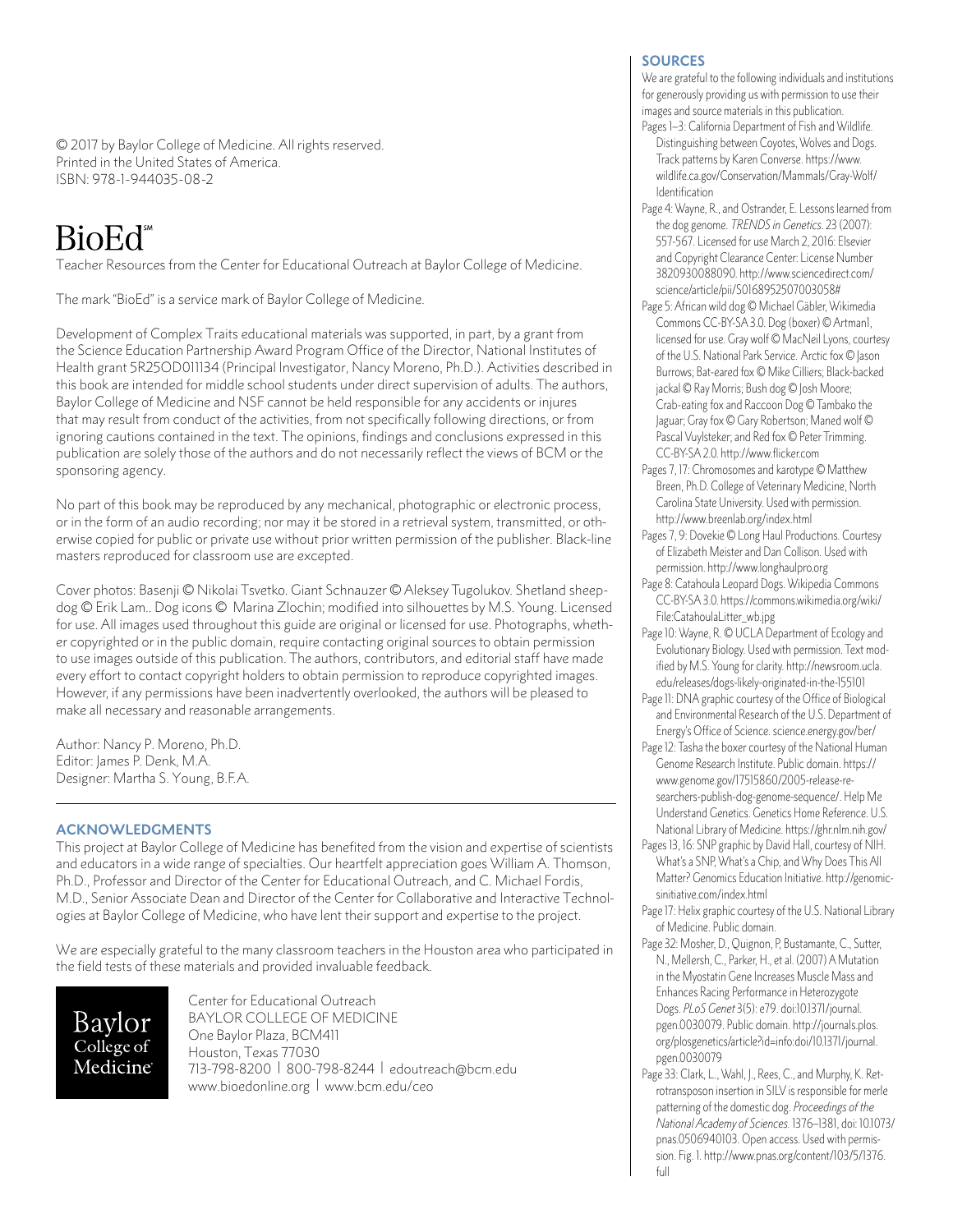Students follow the case study of a "mutt," whose breed identity is uncovered by its owners through commercial genotyping. In addition, students learn about variation within and among dog breeds, and the origins of common breed clusters.



## **Genotyping a Mixed-breed Dog**

As described in the previous activity, all dogs are members of the same species (*Canis familiaris*). Even though members of different dog breeds vary physically and even behave in different ways, all domestic dogs can interbreed and produce viable offspring. The variation among (i.e., "between") dog breeds is the result of



**DOVEKIE AS A PUPPY**

on genetic diseases, such as von Willebrand's disease (an inherited bleeding disorder), to their offspring. Several companies now provide genetic tests for many disease-causing mutations and common physical characteristics, such as coat color. In

addition, genetic testing can provide insights into the ancestry of mixed breed dogs. This information is useful to owners, who would like to know if their dog has hidden disease tendencies or has ancestors with specific behaviors (such as herding or barking).

Genetic testing does not examine the entire genome of an individual. Instead, it looks for irregularities in the chromosomes themselves, changes in specific sections of DNA or even proteins that are associated with a specific trait or disease. The dog genome is divided into 78 chromosomes, with 38

**BETWEEN VS. AMONG**

selective breeding over time. In many cases, distinctive traits of a particular breed is the result of the crosses between close relatives. Unfortunately, inbreeding also will consolidate undesirable traits, such as hereditary diseases. Thus, breeders and owners have considerable interest in knowing about the genetic makeup of their dogs. Breeders, for example, would like to avoid breeding dogs that can pass

> Geneticists often refer to variation or differences "among" groups. This is equivalent to saying that there are differences "between" two groups, but the word, "among," is used when more than two groups are being considered. In other words, we can talk about differences "between" two groups, and "among" three groups.

pairs of non-sex chromosomes and a pair of sex chromosomes. Sex in dogs in determined the same way as

| 淡美的 |    | Ħ | H             | 清月 | $\frac{1}{R}$ | W.  | 寶            |  |
|-----|----|---|---------------|----|---------------|-----|--------------|--|
|     |    |   |               |    |               |     |              |  |
|     |    |   | Ħ             |    | 98            | 88. | 鲑            |  |
|     |    |   | $\frac{1}{2}$ | ŧ٤ | 33            |     | 諸            |  |
|     | 84 | ٠ | 14            | 98 | Aà            |     | 84           |  |
|     |    |   |               |    |               |     | $\mathbf{r}$ |  |

Pictured above is a set of unmatched dog chromosomes, and the same chromosomes matched into pairs. The paired depiction of chromosomes is called a karyotype. Chromosomes are found within the nucleus of a cell. in humans: females have two "X" chromosomes (one from each parent) and males have one "X" and one "Y" chromosome. The DNA is chromosomes stays in a tightly wound or bunched state, until a section is "unwound," to enable the DNA to be read.

In this activity, students will learn how one family used genetic testing to uncover the ancestry of an unusual puppy. In addition, they will examine the relationships

Dovekie © Long Haul Productions. Courtesy of Elizabeth Meister and Dan Collison. Used with permission. http://www.longhaulpro.org. Chromosomes and<br>karotype © Matthew Breen, Ph.D. College of Veterinary Medicine, North Carol karotype © Matthew Breen, Ph.D. College of Veterinary Medicine, North Carolina State University. Used with permission.<http://www.breenlab.org/index.html> Dovekie © Long Haul Productions. Courtesy of Elizabeth Meister and Dan Collison. Used with permission.<http://www.longhaulpro.org>. Chromosomes and

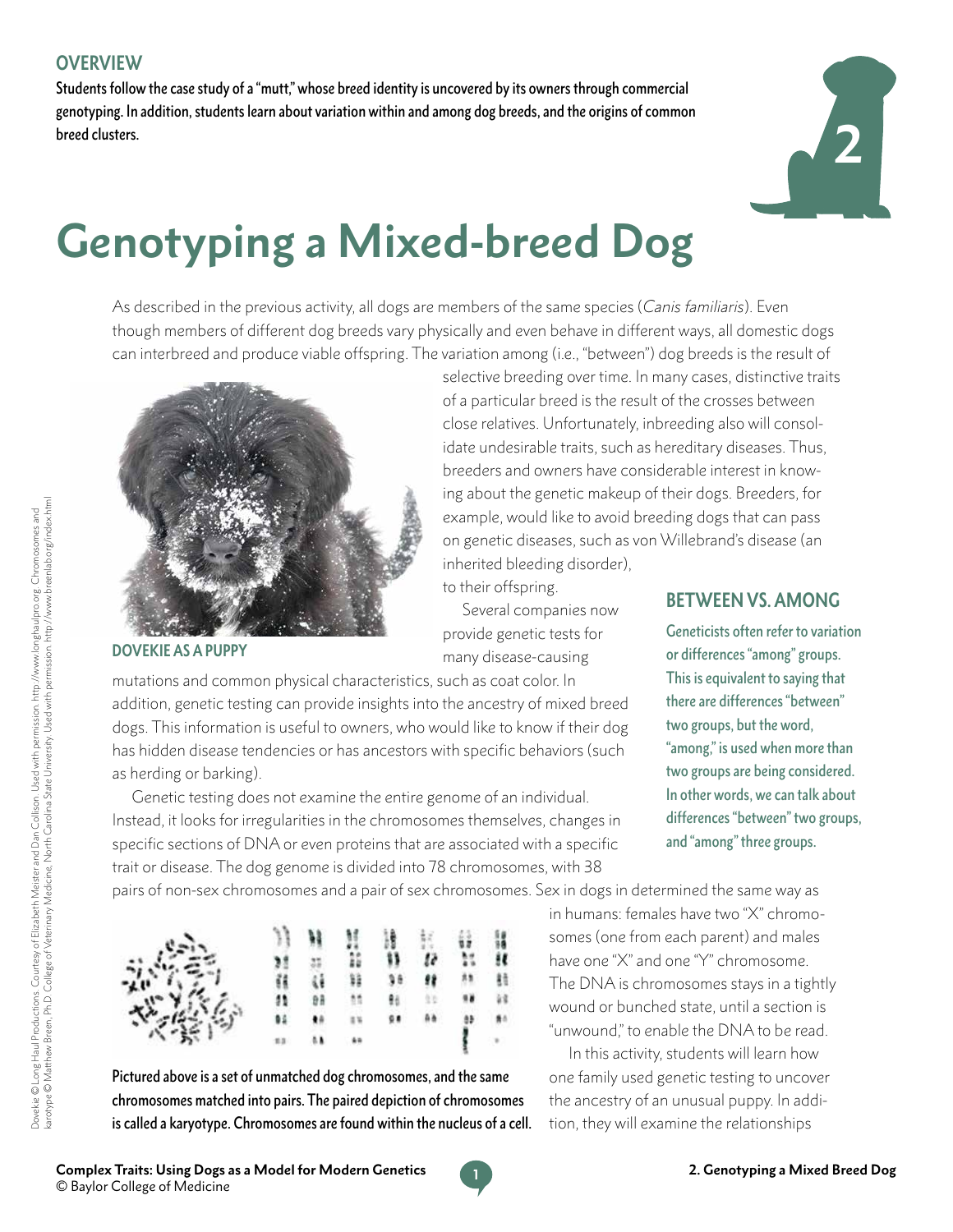among common clusters of dog breeds, and investigate the characteristics of different breeds.

#### **MATERIALS**

- Complex Traits slide set (slides 11–15), available at [http://www.bioedonline.org/slides/class](http://www.bioedonline.org/slides/classroom-slides1/genetics-and-inheritance/complex)[room-slides1/genetics-and-inheritance/com](http://www.bioedonline.org/slides/classroom-slides1/genetics-and-inheritance/complex)[plex-](http://www.bioedonline.org/slides/classroom-slides1/genetics-and-inheritance/complex)traits/
- Computer and projector, or interactive whiteboard
- Copies of student page, "Dog Breeds Diagram" (one per student or one per group)

#### **PROCEDURE**

1. Play the NPR radio story, Hounded by Doubt, Dogged Owners Probe a Mystery, which may be found at the link below. Or download the transcript and have students read the story. Photographs of Dovekie and a purebred golden retriever are provided on Slide 11.

[http://www.npr.org/templates/story/story.](http://www.npr.org/templates/story/story.php?storId=127484075) [php?storId=127484075](http://www.npr.org/templates/story/story.php?storId=127484075)

- 2. Encourage a discussion by asking students, *Have you heard about genetic testing before? What does genetic testing examine? Do you think they will be able to figure out who Dovekie's parents are?* Tell students that genetic tests can be developed to identify unique hereditary information, and that genetic information often is used to understand relationships among different families or groups. Remind students that most organisms (including humans and dogs) have two sets of genetic information, with a single set coming from each of the individual's two parents. This information is carried on DNA molecules (students will learn more about this process in the activity, "Mapping a Mutation").
- 3. Display Slide 12 showing a litter of puppies and their parent (or print copies of the slide for students to share). Ask students, *What do you observe about the puppies in this photograph?*  Students should notice that several different



#### **CATAHOULA LEOPARD DOGS**

coat colors and patterns of markings are present. In addition, none of the puppies has the same markings as the mother. Ask, *Where did this variation come from?* Invite student responses they should identify the parents (through genetic information, genes, DNA etc.) as the sources of the observed variations in the puppies.

- 4. Next, show Slide 13, which shows several different dog breeds. Ask students to identify the ways in which the different kinds of dogs differ in appearance [body size and shape; head shape; coat length, color and curliness]. Tell students that modern dogs provide an interesting model for learning genetics, because humans selected desirable dogs to breed—based on the parent dogs' appearance or behaviors. This process over many generations, and many crosses, led to the different kinds of dog breeds.
- 5. Have students work in teams of two, and give each team a copy of the "Dog Breed Diagram" page, and display Slide 14. Tell students that the diagram represents the complex genetic relationships among different dog breeds and was developed using information similar to that used for genetic tests ordered for Dovekie. Clarify for students that the circular diagram was created

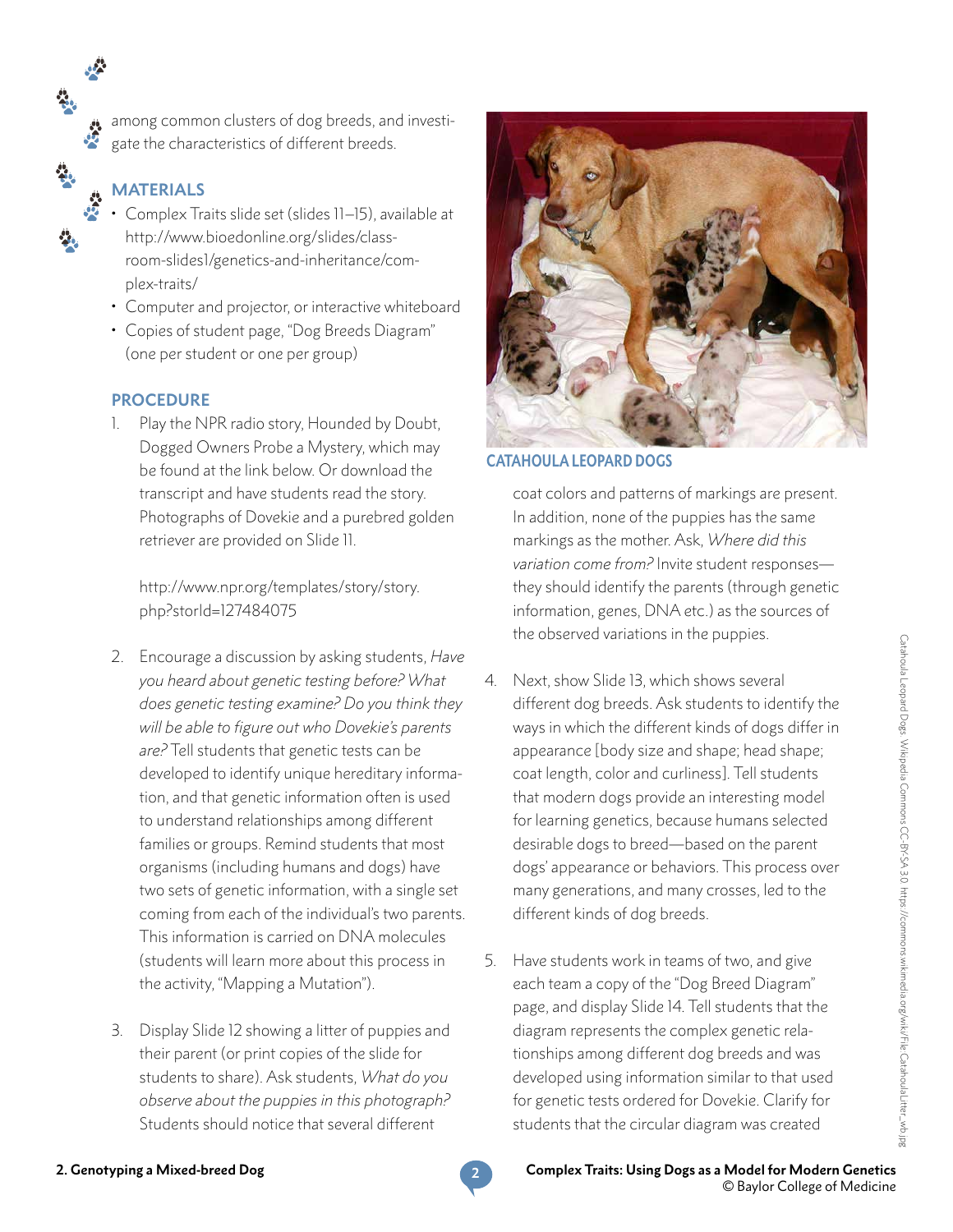from a linear branching diagram like the one in the activity, "Dogs—A Model for Modern Genetics.".

Have students answer the questions on their student sheet and discuss as a group. (Answers are provided below.)

- What is the closest ancestor to dogs? [Wolves]
- How many major clusters of dog breeds have been identified? [10]
- What is the closest branch to the retriever group? [Newfoundland]
- Why are Mastiff-like dogs shown in several different branches of the tree. [They contain genetic similarities to several other groups, probably because of crosses between groups.
- Which breed clusters might be represented in Dovekie based on his appearance?



**DOVEKIE AND HENRY: WIRE-HAIRED POINTING GRIFFONS**

6. Play the radio story, The Case of the Mystery Puppy Solved! (Sort Of). The story can be found at the link below. Tell students that they should be prepared to discuss the following questions after listening to the story. Alternatively, you may download and print the transcript and have student read the story.

[http://www.npr.org/templates/story/story.](http://www.npr.org/templates/story/story.php?storyId=127563468) [php?storyId=127563468](http://www.npr.org/templates/story/story.php?storyId=127563468)

- 7. Have students work in groups to answer the following questions (Slide 15). Afterward, conduct a class discussion about the story and guiding questions, such as the following.
	- What did his owners learn about Dovekie?
	- What kind of dog is Dovekie?
	- What does this story tell us about the commercial applications of genetic testing?

Dovekie is a mixed breed dog with an unusual appearance. After genetic testing by three different companies, his owners learned that he had a mix of genetic material from a rare breed (purebred wirehaired pointed griffon) and almost purebred golden retriever , or golden retriever mix. The somewhat different results from each lab demonstrate that genetic testing techniques still are being refined, and that results, while informative, may need interpretation.

8. To conclude, have each team of students select a dog breed from the diagram, and use resources on the website of the American Kennel Club ([www.akc.org\)](www.akc.org) to learn more about their assigned or selected breed. Each team should prepare a written description of the origin, original purpose, physical characteristics and unique attributes of their selected breed. Have students report their findings during the next class period.

#### **EXTENSION**

If students have immediate questions about DNA and genes, have them complete the online Tour of the Basics found at the Learn Genetics website [\(http://learn.genetics.utah.edu/content/begin/](http://learn.genetics.utah.edu/content/begin/tour) [tour/](http://learn.genetics.utah.edu/content/begin/tour)). The tutorial will introduce and explain key concepts and terms related to genetics, which also will be introduced as they move through this unit.